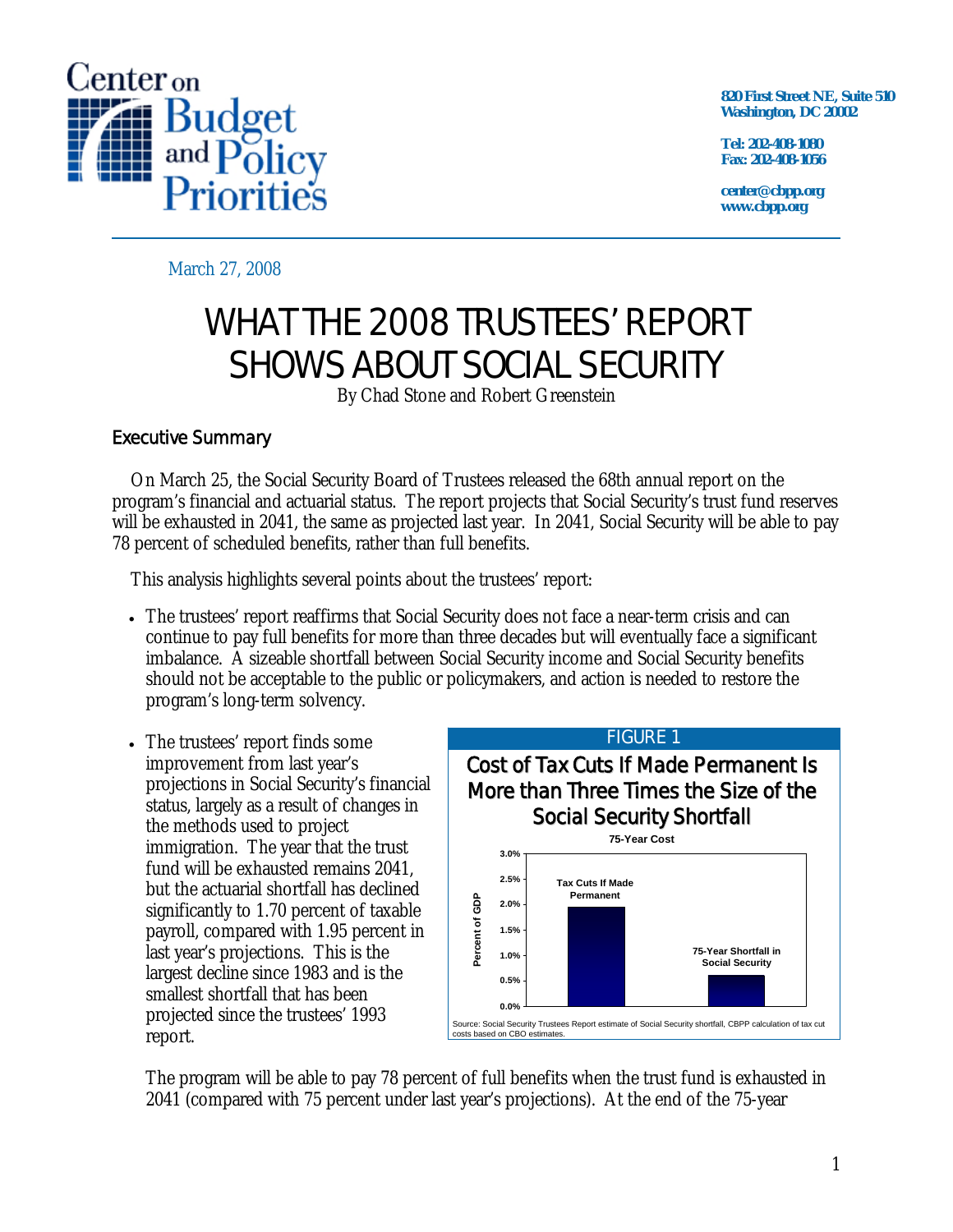projection window in 2082, Social Security will still be able to pay 75 percent of full benefits.

• Anyone concerned about Social Security's long-term shortfall ought to be equally (if not more) concerned about the long-term fiscal impact of extending the 2001 and 2003 tax cuts. Making the tax cuts permanent will cost more than *three times* as much, over the next 75 years, as the 75 year shortfall in Social Security (see Figure 1). Any attempt to address the looming fiscal challenges should include Social Security, Medicare and the U.S. health care system as a whole, *and* overall government revenues.

# An Overview of the Projections in the New Trustees' Report

The new trustees' report contains several key figures that document the challenge Social Security faces:

- The trustees project that in 2017, benefit payments will begin to exceed Social Security's *tax* revenues. At this point, Social Security will start using some of the interest it earns on its trust fund bonds to pay benefits. Nevertheless, the trustees project that in 2017, the trust fund will have \$4.5 trillion in assets and that these assets will increase by another \$1 trillion over the following nine years.<sup>1</sup> (See the box on page 6 for a discussion of the soundness of the assets in the trust fund.)
- The balances in the trust fund are projected to peak in 2026. After that date, Social Security will start redeeming the bonds in the trust fund to raise the additional funds needed to pay full benefits. The combination of tax revenues, interest earnings, and proceeds from redeeming Treasury bonds will be sufficient for Social Security to pay full benefits for 14 more years after 2026.
- The trustees project that there will be no more bonds left to redeem and the Trust Fund will be exhausted — in 2041. After that, the trust fund will continue to receive annual revenues from payroll taxes and from the partial taxation of the Social Security benefits that higher-income beneficiaries receive. That revenue, however, will not be sufficient to pay full benefits.
- After the trust fund is exhausted in 2041, Social Security's tax revenue will be sufficient to pay 78 percent of promised benefits. This percentage will fall gradually to 75 percent of benefits in 2082.
- The new report places the amount of the 75-year shortfall that is, the amount by which the trust fund's income and revenues over the next 75 years will fall short of what is needed to pay full benefits over the period — at \$4.3 trillion in net present value,<sup>2</sup> or 0.6 percent of GDP.

<sup>-</sup><sup>1</sup> Technically, Social Security has two distinct trust funds: one for old-age and survivors benefits and one for disability benefits. This report follows the standard convention in referring to the combined balance as "the Social Security trust fund."

<sup>&</sup>lt;sup>2</sup> Net present value is the equivalent amount that today, with interest, would exactly cover the future shortfall.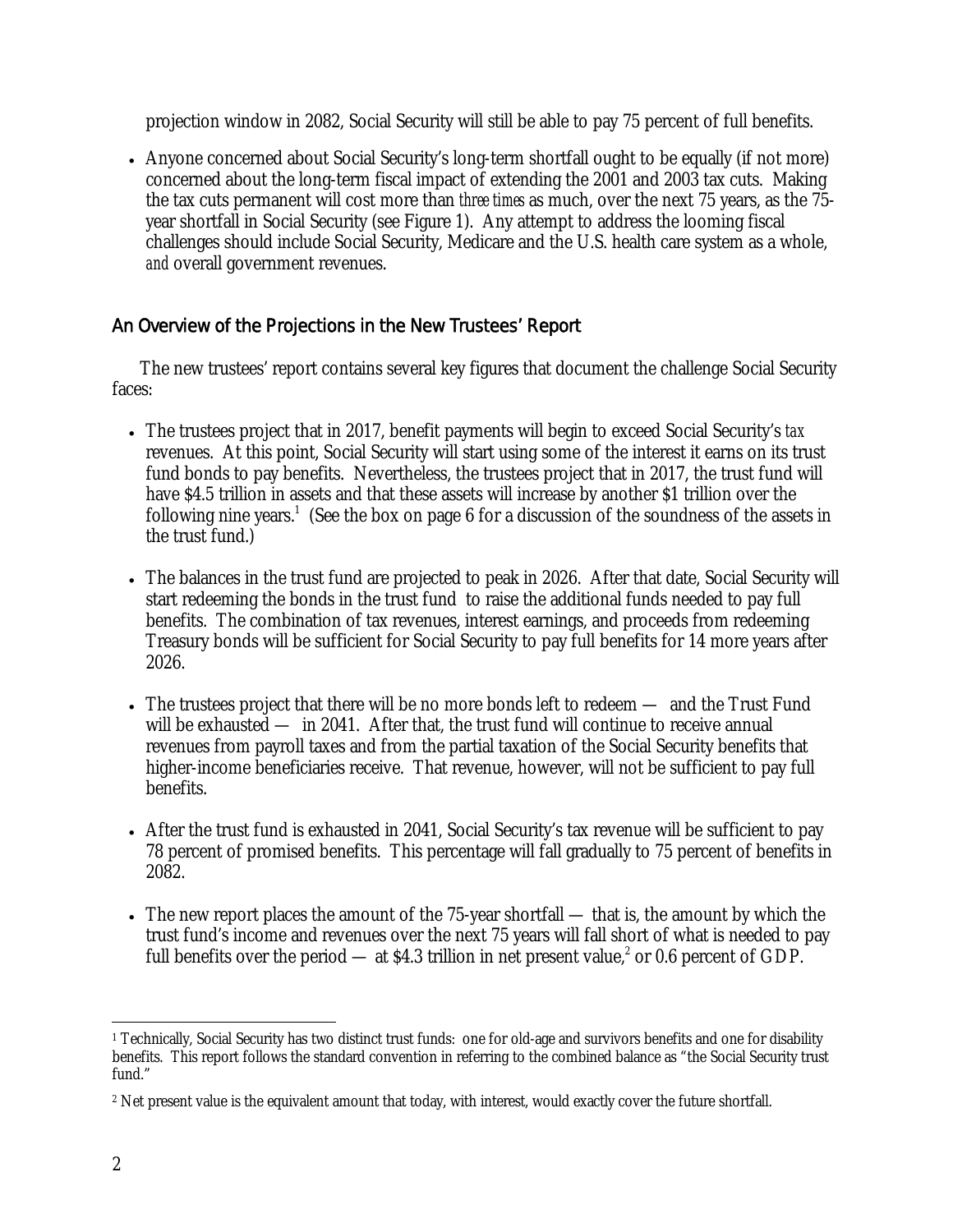The shortfall also is equal to 1.70 percent of taxable payroll. $3$ 

• The new report places the "infinite horizon" (i.e., through eternity) shortfall at 1.1 percent of GDP and 3.2 percent of taxable payroll, which is down from last year's estimate of 3.5 percent as a result of the same changes in methods and assumptions that produced the improvement in some measures of Social Security's financial condition.

The infinite horizon measure, which was first included in the 2003 report, has been strongly criticized as a highly speculative and misleading measure by the American Academy of Actuaries and other Social Security analysts.<sup>4</sup> Changes in the dollar value of the infinite horizon deficit or in the dollar value of the 75-year deficit, for that matter — are particularly misleading because they can be large even when there is no meaningful change in the real financial condition of the program; likewise, the real condition can change without changing the large dollar value of the deficit.<sup>5</sup> In addition, over two-thirds of the infinite horizon deficit would be incurred after 2082, making it very sensitive to small changes in assumptions and consequently of very limited reliability for policymakers.

### How the Projections Compare with Those Made In Previous Years

In general, the key dates and the overall financial picture in the 2008 trustees' report represent an improvement over each of the 1997-2001 trustees' reports and a more modest change from the 2002-2007 reports (see Table 1). The long-term deficit in Social Security declined from 2.23 percent of taxable payroll in the 1997 report to 1.89 percent in the 2000 report and, after drifting up slightly for several years, fell to 1.70 percent in 2008. The date by which the trust fund is projected to be exhausted has moved farther into the future — from 2029, as forecast in 1997, to 2041 as projected in the current report. In other words, Social Security has a long-run financing shortfall that must be addressed. Over the past decade, the magnitude of the challenge has eased modestly but not dramatically.

The principal reason that Social Security's underlying financial outlook changes over time is that the trustees revise their assumptions about future economic and demographic variables and their projection methodologies. Those changes interact with the purely technical fact that the mere passage of time has the effect of worsening some measures of the program's financial condition.

 $\overline{a}$ 3 Note that, per the trustees' convention, the shortfall as a share of taxable payroll includes the cost of a "target fund" that is, a trust fund balance at the end of 2081 that would be sufficient to pay full benefits in 2082 even in the absence of any trust fund income.

<sup>&</sup>lt;sup>4</sup> See, Letter from the American Academy of Actuaries to the Trustees of the Social Security System, December 19, 2003, available at http://www.actuary.org/pdf/socialsecurity/tech\_dec03.pdf.

<sup>5</sup> Illustrating the potentially misleading nature of dollar estimates, the infinite horizon estimate remained essentially unchanged in dollar terms this year even though it dropped as a percentage of GDP and as a percentage of taxable payroll. For a discussion of the pitfalls in using the infinite horizon measure, see Richard Kogan, Robert Greenstein, and Jason Furman, "Will the Administration Claim the Cost of Fixing Social Security Rose \$700 Billion Because Congress Did Not Act Last Year?" Center on Budget and Policy Priorities, April 28, 2006.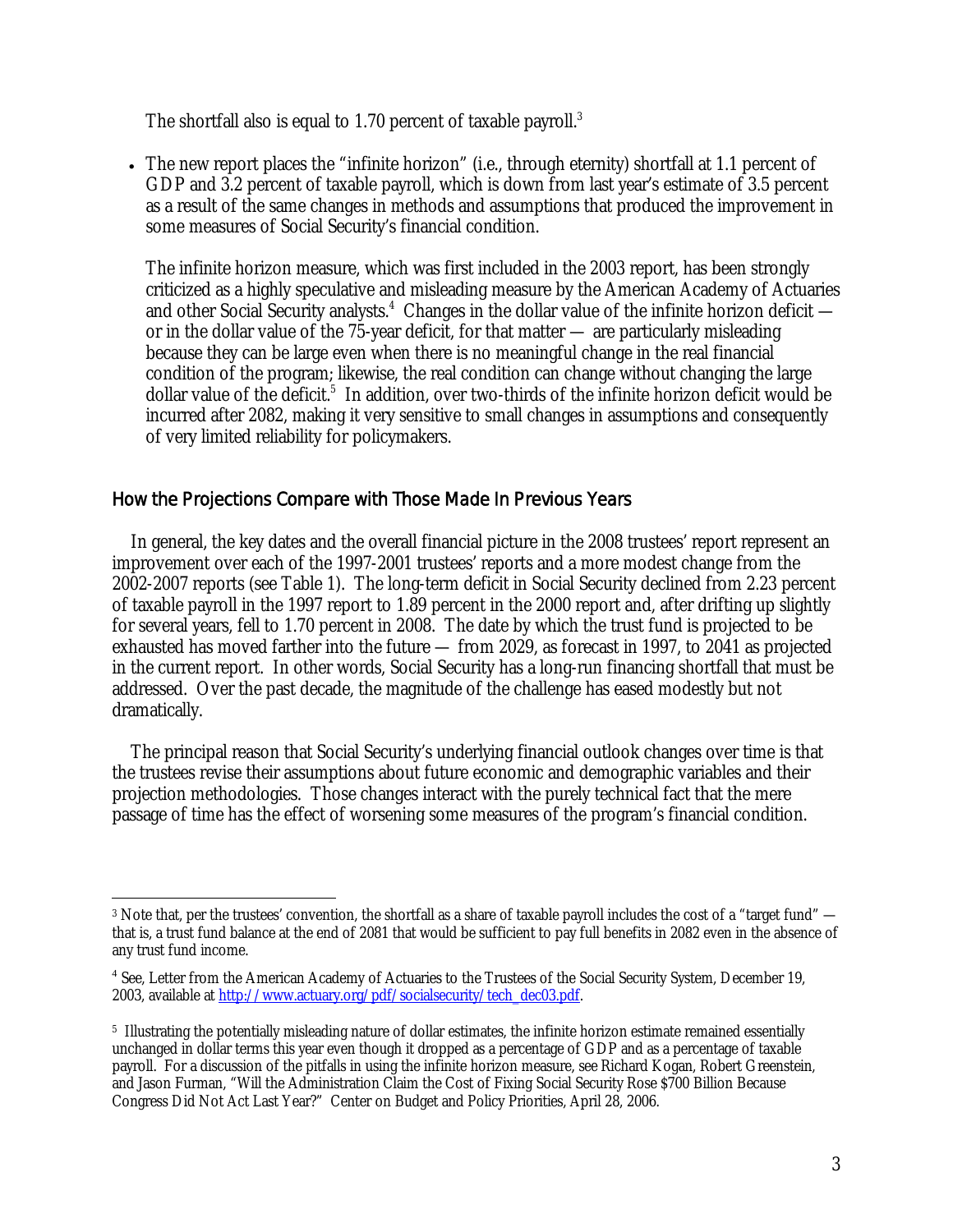| <b>TABLE 1: History of Social Security Trustees' Estimates</b> |                                                   |                                                     |                                          |  |
|----------------------------------------------------------------|---------------------------------------------------|-----------------------------------------------------|------------------------------------------|--|
| <b>Report Year</b>                                             | 75-year Deficit as a<br><b>Percent of Taxable</b> | <b>Year When Costs First</b><br><b>Exceed Total</b> | <b>Year When Trust</b><br><b>Fund is</b> |  |
|                                                                | <b>Payroll</b>                                    | <b>Revenues</b>                                     | <b>Exhausted</b>                         |  |
| 1997                                                           | 2.23%                                             | 2019                                                | 2029                                     |  |
| 1998                                                           | 2.19%                                             | 2021                                                | 2032                                     |  |
| 1999                                                           | 2.07%                                             | 2022                                                | 2034                                     |  |
| 2000                                                           | 1.89%                                             | 2025                                                | 2037                                     |  |
| 2001                                                           | 1.86%                                             | 2025                                                | 2038                                     |  |
| 2002                                                           | 1.87%                                             | 2027                                                | 2041                                     |  |
| 2003                                                           | 1.92%                                             | 2028                                                | 2042                                     |  |
| 2004                                                           | 1.89%                                             | 2028                                                | 2042                                     |  |
| 2005                                                           | 1.92%                                             | 2027                                                | 2041                                     |  |
| 2006                                                           | 2.02%                                             | 2026                                                | 2040                                     |  |
| 2007                                                           | 1.95%                                             | 2027                                                | 2041                                     |  |
| 2008                                                           | 1.70%                                             | 2027                                                | 2041                                     |  |
| Source: Trustees Reports, various years.                       |                                                   |                                                     |                                          |  |

The passage of time affects the 75-year deficit, for example, by bringing in another year with a relatively large deficit. Thus, in going from the 2007 to the 2008 projection, the relatively large deficit for 2082 was added. An analogous effect happens with the infinite-horizon shortfall.<sup>6</sup>

In this year's report, the reduction in the Social Security shortfall due to changes in the methods and assumptions used to project immigration was large enough to more than offset the increase in the shortfall due to the passage of time. In brief, the new methods for projecting immigration "result in a substantial increase in the number of working-age individuals contributing payroll taxes, but a relatively smaller increase in the number of retirement-age individuals receiving benefits in the latter half of the long-range period.7

As a net result of these changes, the key indicators in 2008 continue to look roughly as they did in 2002-2007. That the outlook for Social Security has been relatively stable does not negate the fact that the program faces large deficits down the road, reflecting, among other things, the retirement of the baby-boom generation. But it does mean that the magnitude of the challenge we face to put the program on a sound long-term basis is not becoming unmanageable. That is especially evident when looking at measures that express the long-term shortfall as a percentage of GDP or taxable payroll (that is, relative to the resources available to meet the challenge), rather than simply in dollar terms.

 $\overline{a}$ 6 In moving from 2007 to 2008, every future year's balance is discounted by one less year, which increases the size of that year's balance in the present-value calculation.

<sup>7</sup> The 2008 Annual Report of the Board of Trustees of the Federal Old-Age and Survivors Insurance and Disability Insurance Trust Funds, p. 69.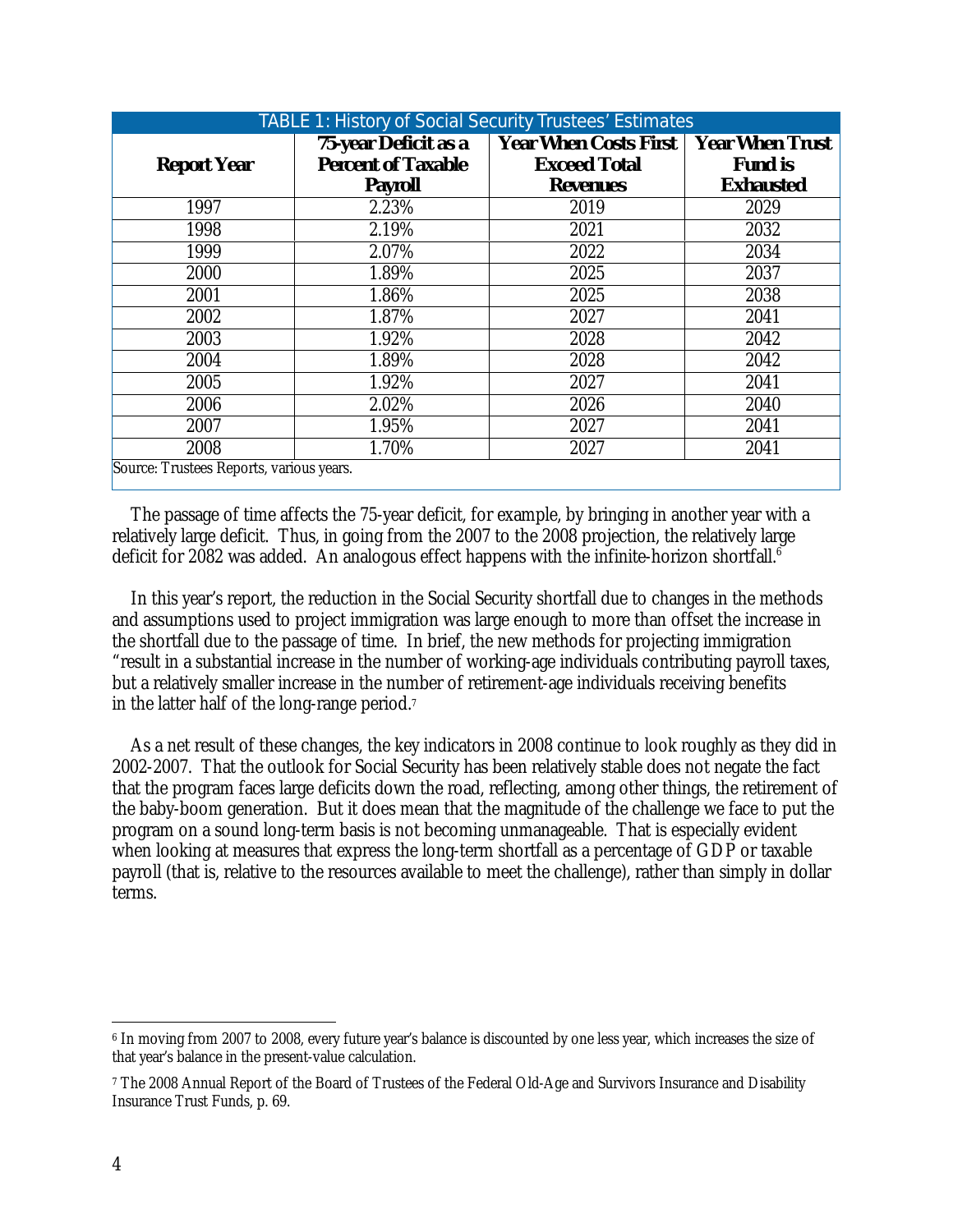## Social Security's Imbalances Are Dwarfed by the Cost of the Tax Cuts

The Social Security shortfall contributes to the government's long-term fiscal challenge, but it is by no means the primary source of this challenge. Eliminating Social Security's shortfall would nevertheless be an important step in addressing America's overall fiscal problems.

Over the next 75 years, the Social Security shortfall amounts to 0.6 percent of GDP, a relatively modest share of the total federal budget shortfall projected for this period. Recently enacted policies, particularly the tax cuts (if made permanent), will have a larger impact on the long-term fiscal deficit.

- Extending the 2001 and 2003 tax cuts and other tax provisions scheduled to expire in coming years would cost 1.9 percent of GDP over the next 75 years, or \$15.0 trillion in net present value.<sup>8</sup>
- This is more than three times as great as the Social Security trustees' estimate of the Social Security shortfall (see Table 2).
- In fact, the cost of extending only the tax cuts for the top 1 percent of Americans, those currently making more than \$450,000, is about as large as the trustees' estimate of the 75-year Social Security shortfall.

| TABLE 2: The Shortfall in the Social Security Trust Fund Compared to Other Sources of Deficits |                                                          |                                                      |  |
|------------------------------------------------------------------------------------------------|----------------------------------------------------------|------------------------------------------------------|--|
|                                                                                                | Shortfall or cost as a<br>percent of GDP<br>through 2082 | In trillions of dollars<br>through 2082 <sup>a</sup> |  |
| Shortfall, Social Security Trust Fund (Trustees estimate) <sup>b</sup>                         | $0.6\%$                                                  | \$4.3 trillion                                       |  |
| Shortfall, Medicare Hospital Insurance Trust Fund                                              | 1.6%                                                     | \$12.4 trillion                                      |  |
| Cost of extending recent tax cuts <sup>c</sup>                                                 | 1.9%                                                     | \$15.0 trillion                                      |  |
| Cost of extending tax cuts for top 1 percent <sup>d</sup>                                      | $0.6\%$                                                  | \$4.6 trillion                                       |  |

a. Measured in present value in 2008 dollars.

 $\overline{a}$ 

b. Source: Calculations from the Trustees' report, 2008 Annual Report of the Old-Age and Survivors Insurance And Disability Insurance Trust Funds.

c. Source: Center on Budget and Policy Priorities. The estimate of the cost of extending recent tax cuts is based on estimates issued by CBO. For details, see footnote 6.

d. Source: Center on Budget and Policy Priorities. The estimate is based on the cost of the tax cuts, estimated as noted above, and distributional estimates from the Urban-Brookings Tax Policy Center. In 2008, the top 1 percent of households are those with incomes above \$450,000.

 $6$  These estimates reflect the cost of extending the 2001 and 2003 tax cuts (including the portion of the cost of AMT relief created by the tax cuts). To compare these costs with the Social Security shortfall, we measure the (presentvalue) cost of extending expiring tax provisions and display this cost as a share of the present value of total GDP, 2008- 2082. Through the first ten years, we base our estimates on CBO and Urban Institute-Brookings Institution Tax Policy Center data. Thereafter, we assume that the cost of the tax cuts remains constant as a share of GDP.